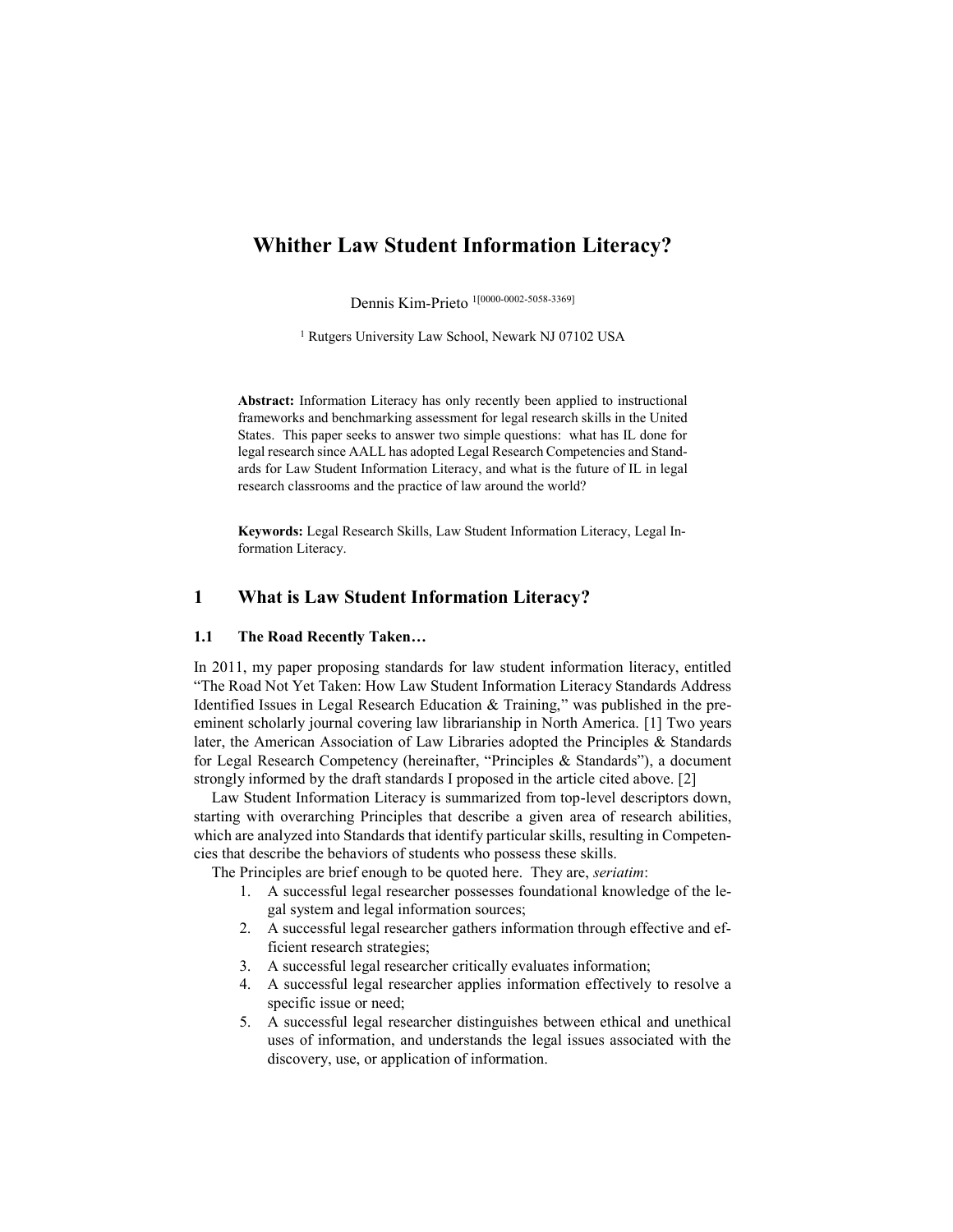Attentive readers who notice similarities between the Principles & Standards and the first iteration of ACRL Standards for Information Literacy (ultimately replaced by the current ACRL Framework for Information Literacy for Higher Education) should know that these similarities are not unintentional. As one of the librarians consistently contributing to the working groups, task forces, and committees preparing the Principles  $\&$ Standards, this author can attest to the fact that we were quite conscious of the ACRL's work, and found the reliance on competencies nested within standards underneath overarching principles to be a very useful model for the particular demands that legal research requires in the context of practice within a Common law jurisdiction.

Tuominen, Savolainen, and Talja famously posit that Information Literacy is a sociotechnical practice; they note that the "interplay between knowledge formation, workplace learning, and information technologies is crucial for the success of IL initiatives." [3] These factors are also crucial in the successful practice of law in the US: the American Bar Association has fully approved of the notion of "A Lawyer's Duty of Technological Competence." [4] And as of this writing, 34 of the 50 United States have adopted this duty into their local rules of practice. [5] The other factors, knowledge formation and workplace learning, are easily recognized in the practice of law as the formal legal training that a student undertakes to become a lawyer, and the licensing and requirements of continuing legal education that jurisdictions require for one to continue practicing as a lawyer.

Since the approval of the Principles & Standards, several publications and presentations have discussed and analyzed the standards as well as the overarching concept of legal information literacy; writing from a variety of jurisdictions, and focusing upon classroom research instruction. [6] AALL has also offered webinars training law librarians in the Principles  $\&$  Standards, which reinforces the importance of such benchmarking to legal research education. [7]

#### $1.2$ Foundations of the Road that Lies Ahead...

The future of Law Student Information Literacy must be multinational. As legal practice continues to cross borders, knowledge of the foundations of legal systems, which provide context for understanding distinctions among legal systems, becomes more critical. [8] Law Student Information Literacy begins with knowledge of the foundations of the legal system in question, so the importance of an approach to legal research pedagogy grounded in Law Student Information Literacy is clear.

However, like legal systems themselves (and the comparisons of such systems), the future of Law Student Information Literacy is complex and nuanced. Legal systems of the world do not all share the same foundations, and are largely, if grossly, divided into two general systems: Civil law and Common law systems. Civil law is the dominant system in Europe, Asia, and Africa, and largely traces its roots to German iterations of Napoleon's efforts to codify and update the traditions of Roman Law to fit the needs of his empire. In any Civilian jurisdiction, the Code remains the source and foundation of law; and the Code comes from the legislature, parliament, or local body charged with writing the law.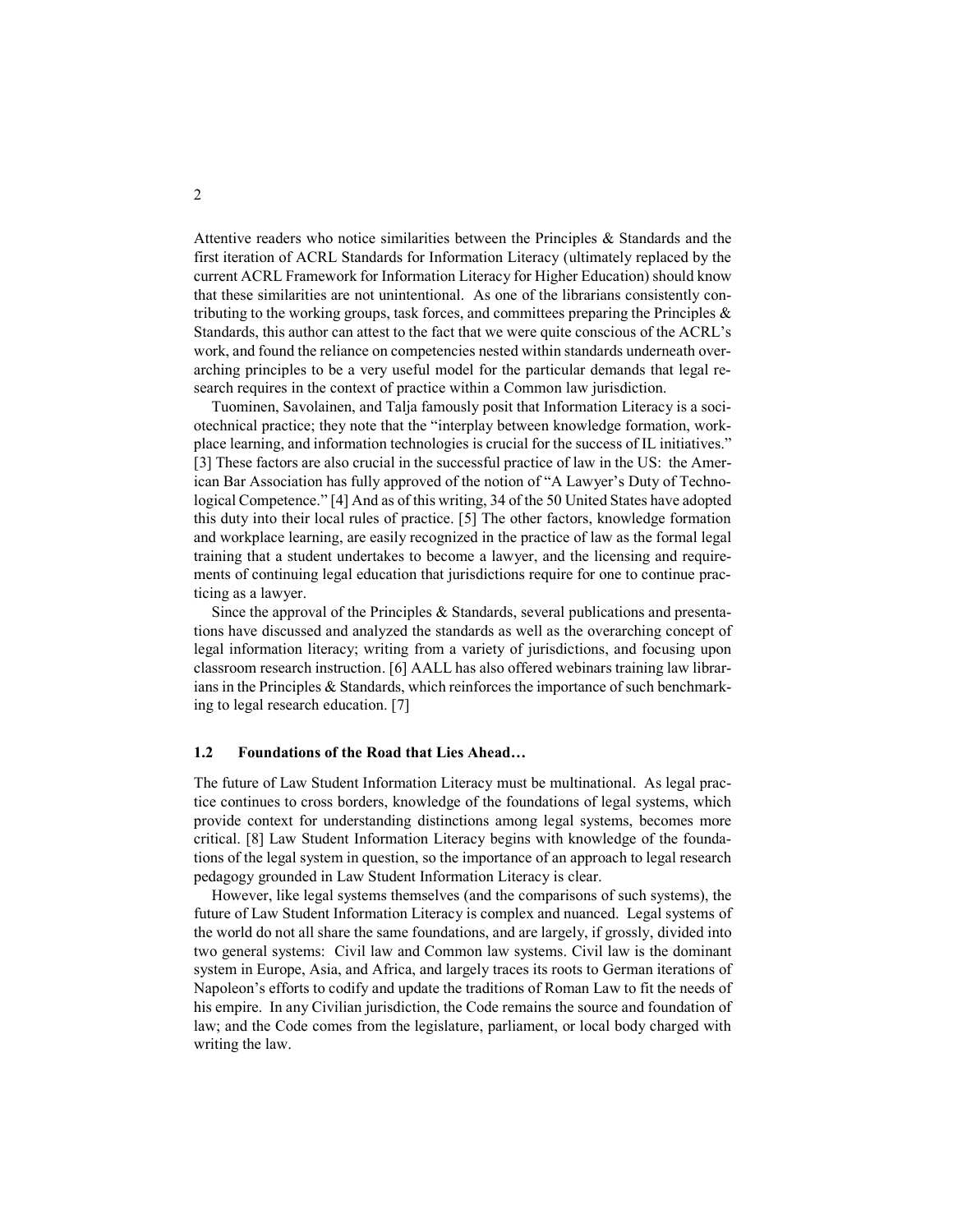Common law is the dominant system in the (former) British Commonwealth, including Canada, Australia, New Zealand, and the United States (which was never a proper member of the Commonwealth, but traces much of its legal and social traditions back to its founding as a British colony). While Common law jurisdictions tend to codify laws and regulations, and empower legislatures or parliaments to write those laws, they also reserve the right of reviewing such laws to the judiciary. The notion of judicial review, which has been the cornerstone of United States jurisprudence since *Marbury v. Madison*, 5 U.S. 137 (1803), has only begun to gather purchase among Civilian jurisdictions in the past generation or so. Assessing the value and longevity of this relatively recent development among Civil law jurisdictions remains a matter of individual scholarly judgment. [9]

To add nuance, many legal systems are also based in Custom or tradition, Religion, or, most commonly, some variation of these mixed with Civilian or Common law elements. When we look at the figure below, and consider the populations involved, it becomes immediately obvious that the majority of people on this planet are governed by a mixed type of legal system, usually involving some local evolution of a combination of Civilian jurisprudence, mixed with Customary or Religious law.



Figure 1: Legal systems of the world. The primary colors on the left side of the graph legend indicate, from top to bottom, Civil law, Common law, Customary law, Islamic law, and Jewish law. The blended colors running along the bottom of the graph legend indicate mixed legal systems. Note that the numerical majority of the world's population (consisting of the populations of China, India, Indonesia, as well a plurality of people on the continent of Africa) is governed by mixed legal systems, combining Custom, Civilian (or Common) Law, and/or Religion. [10]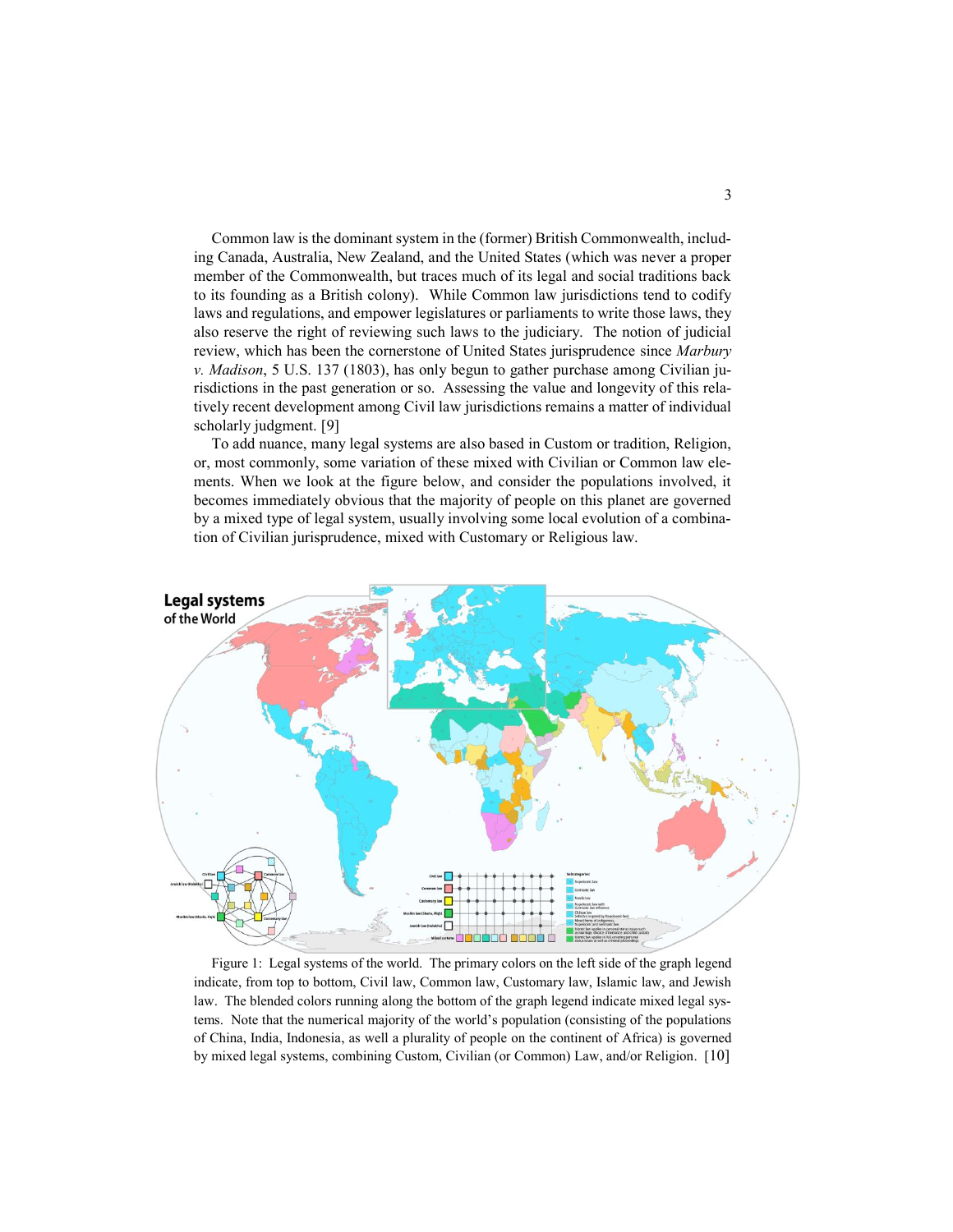Because legal research requires the practitioner to start searching for information among the types of documents that her legal system relies upon, legal researchers from differing jurisdictions will tend to start their research in different places. For example, an attorney who practices in France will likely start to look to the relevant local or national code for information and further guidance. An attorney who practices in the United States would not be incorrect in looking at published case law from state or local federal courts for guidance, or even to secondary sources that analyze this case law and other legal or regulatory developments in the area. And an attorney who practices in a Religious legal system would look to the foundational documents of that religion, as well as authoritative commentary on those documents, to find the information necessary to analyze the problem before her. All of these approaches are correct in the jurisdiction that a given practitioner works in, and baffling to attorneys who come from outside that jurisdiction.

And of course, because our subject is the practice of law, it is critical to remember that there are always exceptions: Louisiana, in the United States, provides such an exception; local state law there is based upon the French and Spanish Civilian Codes, while the overarching U.S. Federal system that governs Louisiana and other US states and territories is a Common law jurisdiction. [11] Scotland, in the United Kingdom, also retains some features of Civilian jurisprudence while remaining, like Louisiana in the United States, subject to a national jurisprudence that remains firmly based in Common law traditions. The Canadian province of Quebec is similarly positioned with respect to the larger Canadian federal legal system.

Moreover, as alluded to above, some Civilian jurisdictions have started to look to features of Common law to help resolve disputes, especially between states and their citizens. Mexico is one example, having in the past generation or so begun to look to decisions published by their federal Suprema Corte de Justicia de la Nación for limited guidance. [12] Even more surprisingly of late, some discussion at international conferences of legal scholars and librarians has expressed the notion of a "Common law of the European Union" comprised of the body of law that has emerged from the EU courts. [13] This a notion that would have been shocking 20 years ago, and unthinkable 40 years ago.

It is also critical to remember that legal training differs from jurisdiction to jurisdiction, just as legal tradition does. For example, United States bar associations have, with few exceptions, required that attorneys be trained in graduate-level schools of law for more than one hundred years. This degree is known as the Juris Doctor (JD), and generally requires an amount of classroom instruction comparable to a traditional Doctor of Philosophy degree (generally between 80 to 100 academic units of study), but completed within three to four years of commencing such study. The UK and Canada, however, allow attorneys to practice after taking an undergraduate degree in law, subsequent licensure and a bit of apprenticeship clerking (commonly called "articling" in Canada). These two Common law jurisdictions follow the norm of Civil law jurisdictions, where the practice of law requires licensure after an undergraduate or bachelor's degree. Attorneys may pursue further graduate degrees in law (usually a Master's of Law, commonly abbreviated as LLM), which may train the student in subject-area spe